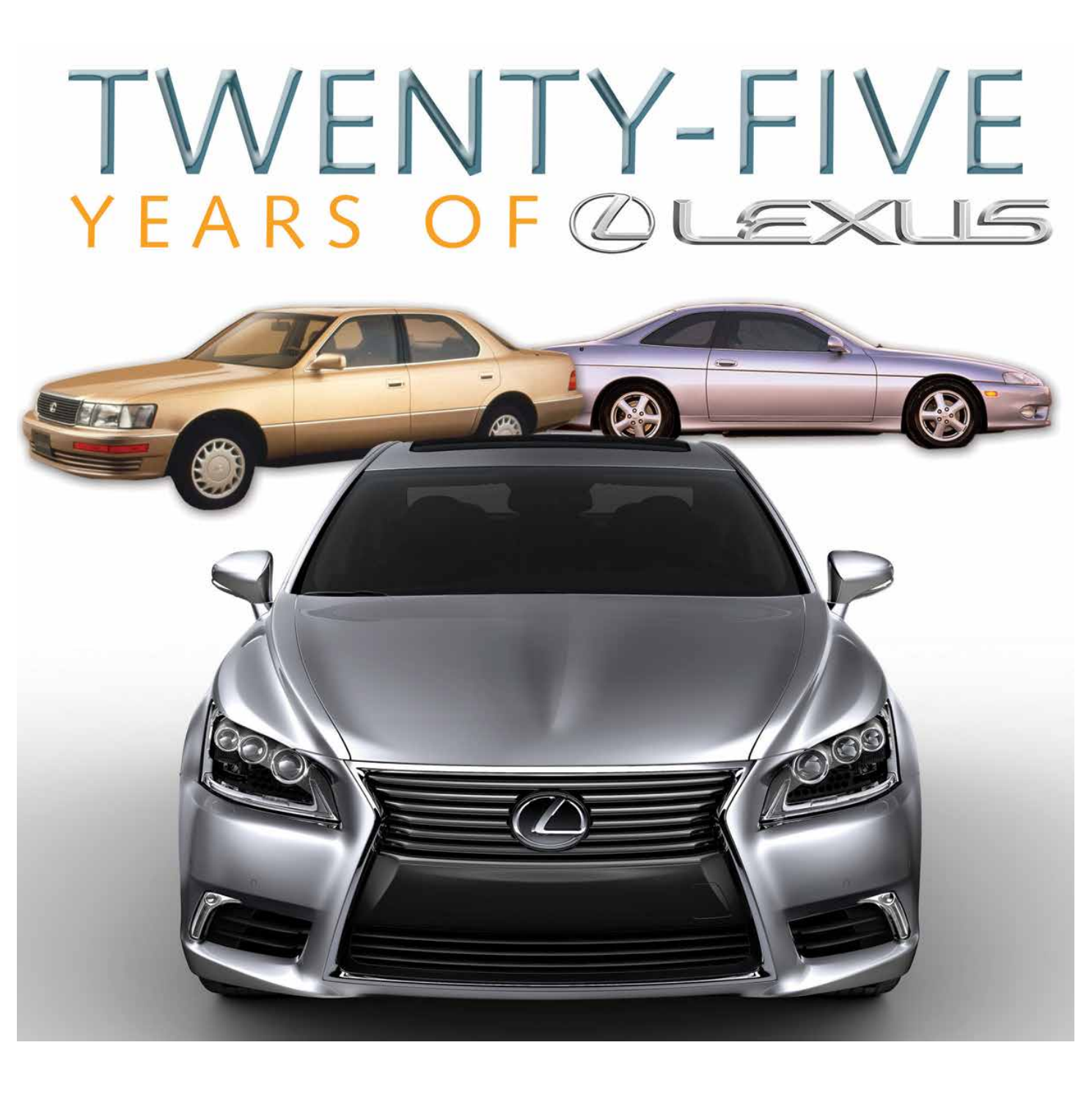#### 25 years of lexus | history

### New Concept in Luxury

Timing can truly be everything. In 1983, when Toyota chairman Eiji<br>Toyoda began considering production of a luxury automobile, the<br>market was ready. Toyoda began considering production of a luxury automobile, the market was ready.

Drivers were seeking speed, safety, comfort and elegance from their vehicles, and Toyoda was happy to oblige.

The first Lexus, the LS 400, was introduced in the fall of 1989 and has been progressively evolving ever since.

Today, with a full lineup of vehicles and more technology than ever, Lexus continues to advance its reputation as one of the most popular luxury brands in the world.

#### Model Variety

Following the historic launch of the LS 400, Lexus introduced the ES, SC, GS and IS cars. In the following years, Lexus branched out even further by offering the LX, GX and RX luxury utility vehicles.



Always a leader in technology, Lexus has also spearheaded the world's first luxury hybrid and the RX 400h.

As technology has changed and Lexus has focused more on environmental impact, its models have become more aerodynamic and efficient, yet powerful at the same time.

#### **HIGH PERFORMANCE**

Lexus has turned some of its attention to becoming more prominent within the performance sector with its F line that includes the IS F sedan and the internationally acclaimed LFA supercar.

developed multiple F SPORT models and an extensive line of track-proven performance accessories.

#### **CUSTOMER SERVICE**

Lexus' pursuit of customer satisfaction has long been a pillar behind its progressive growth across the world.

In 1989, a single consumer complaint launched a special service campaign, earning the brand recognition as the new standard in personalized service.

Twenty-five years later, Lexus remains more focused than ever on delivering elite customer service. It recently selected the MyDealerLot suite of customer service and support solutions.

The program is designed to provide service excellence through automated guest recognition, process improvements and enhanced services to guests.



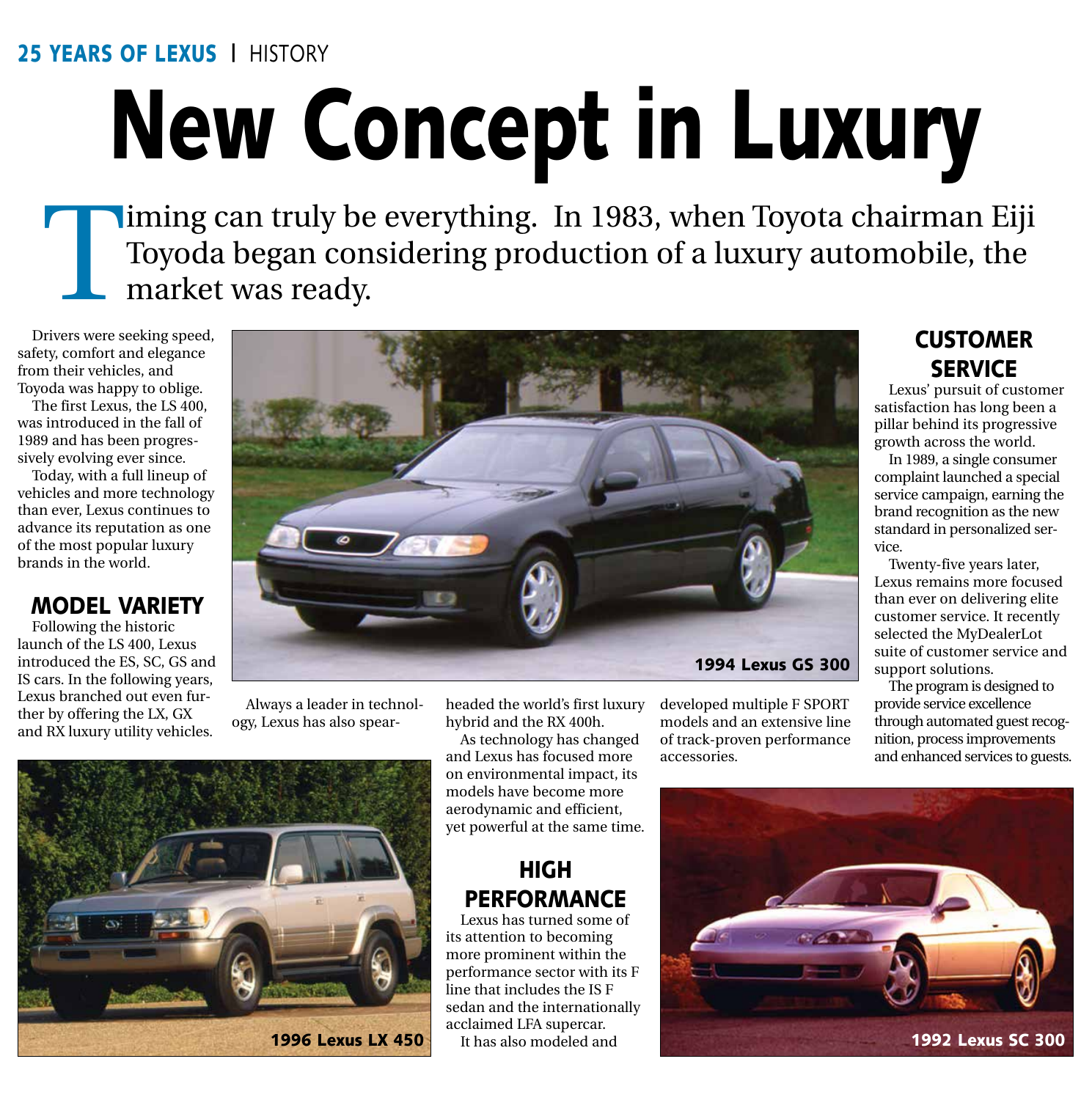25 YEARS OF LEXUS | THE BEGINNING

### LS 400: The First Lexus

O matter how long Lexus pursues perfection, its rich history will always begin with the LS. The original Lexus LS 400 was the first model to be introduced in September 1989, and it changed the livebicle industry forever always begin with the LS. The original Lexus LS 400 was the first model to be introduced in September 1989, and it changed the luxury vehicle industry forever.

According to Lexus, the LS 400 was developed by chief engineer Ichiro Suzuki and a group of 60 designers, 24 engineering teams, 1,400 engineers and 2,300 technicians.

The LS stands for Luxury Sedan, and the 400 means the car was powered by a 4.0L V8 engine.

#### The Flagship 1 **PROJECT**

In the early 1980s, Toyota Chairman Eiji Toyoda decided it was time to branch out into the luxury sector. He challenged his corporate leaders and advisors to create a vehicle that would serve as a flagship and help cement his company into the luxury segment, a task they executed to perfection.

The secret "Flagship 1" project began in 1983 with extensive planning and collaboration among company executives, engineering teams and customers.

#### An Expensive Investment

Toyota values its five-year design process for the LS at more than \$1 billion. So when the LS premiered to rave reviews and better-than-ex-



pected sales, the company's effort and dedication were rewarded.

The LS premiered with a V8 engine and multiple luxury features, and it sold well both domestically and internationally.

### The Features

Lexus has put together a

comprehensive list of then-groundbreaking features from the 1989 model.

A few of them include automatic tilt-and-telescoping steering wheel, power adjustable shoulder seat belts and an electrochromic rear-view mirror. Its five-passenger cabin included California walnut and

leather trim, power-adjustable seats and soft-touch controls.

#### **CONSTANT EVOLUTION**

Always re-setting the standard for luxury, Lexus introduced the second-generation LS 400 in November 1994, the

LS 430 in January 2000 and the LS 460/LS 460 L series in 2006.

According to Toyota, the LS was the top-selling luxury sedan for 15 of the first 17 years after its debut. It continues to sell extremely well and rank high among the most popular luxury vehicles on the road.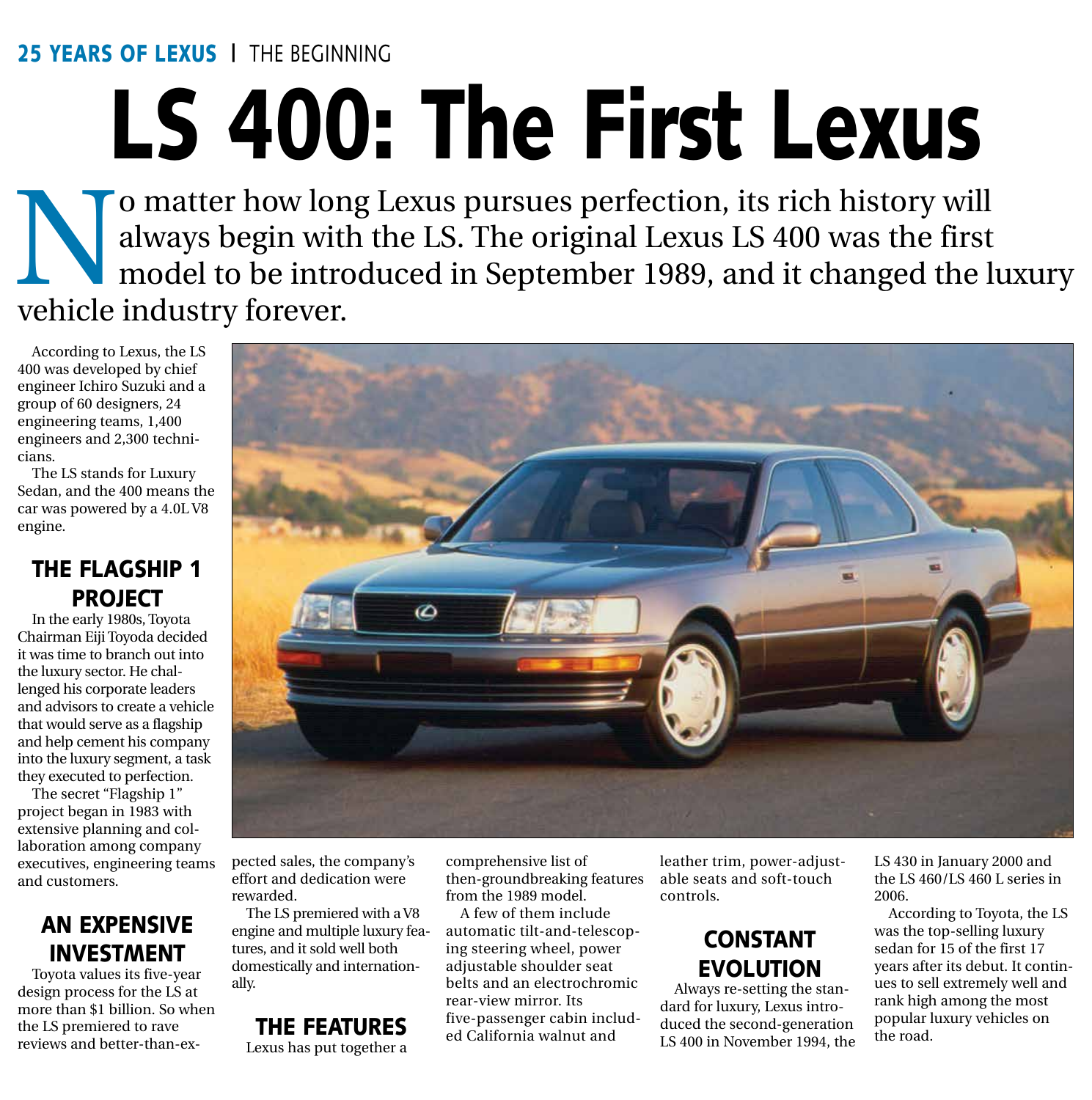#### 25 YEARS OF LEXUS | TECHNOLOGY

# Engineering Changes

Ike any great product, Lexus continues to evolve. This chart<br>highlights the gradual, yet extensive changes to the Lexus<br>brand and the technology that drives its popularity. highlights the gradual, yet extensive changes to the Lexus brand and the technology that drives its popularity.







#### Engine Technology

**OLD:** The 1989 LS 400 had a 4.0-liter, 32-valve V8 engine capable of 250 horsepower.

NEW: Today's LS 600h has a 389-horsepower V8 with dual variable valve timing and electronically controlled intake, plus electric motors that bring its total system output to 438 horsepower.

#### transmission Technology

OLD: The LS 400 had a 4-speed with automatically controlled shifts. NEW: The LS 460 has an 8-speed automatic with sequential shift capability, while the hybrid version has an electronically controlled continuously variable transmission.

#### exterior design

OLD: Full-size luxury car, four-door sedan, three-box design with upright stance, designed with low-drag capabilities.

NEW: An aggressive "spindle" grille makes the nose stand out, and sleek body styling gives it a .27 coefficient of drag. It's available with all-LED exterior lighting.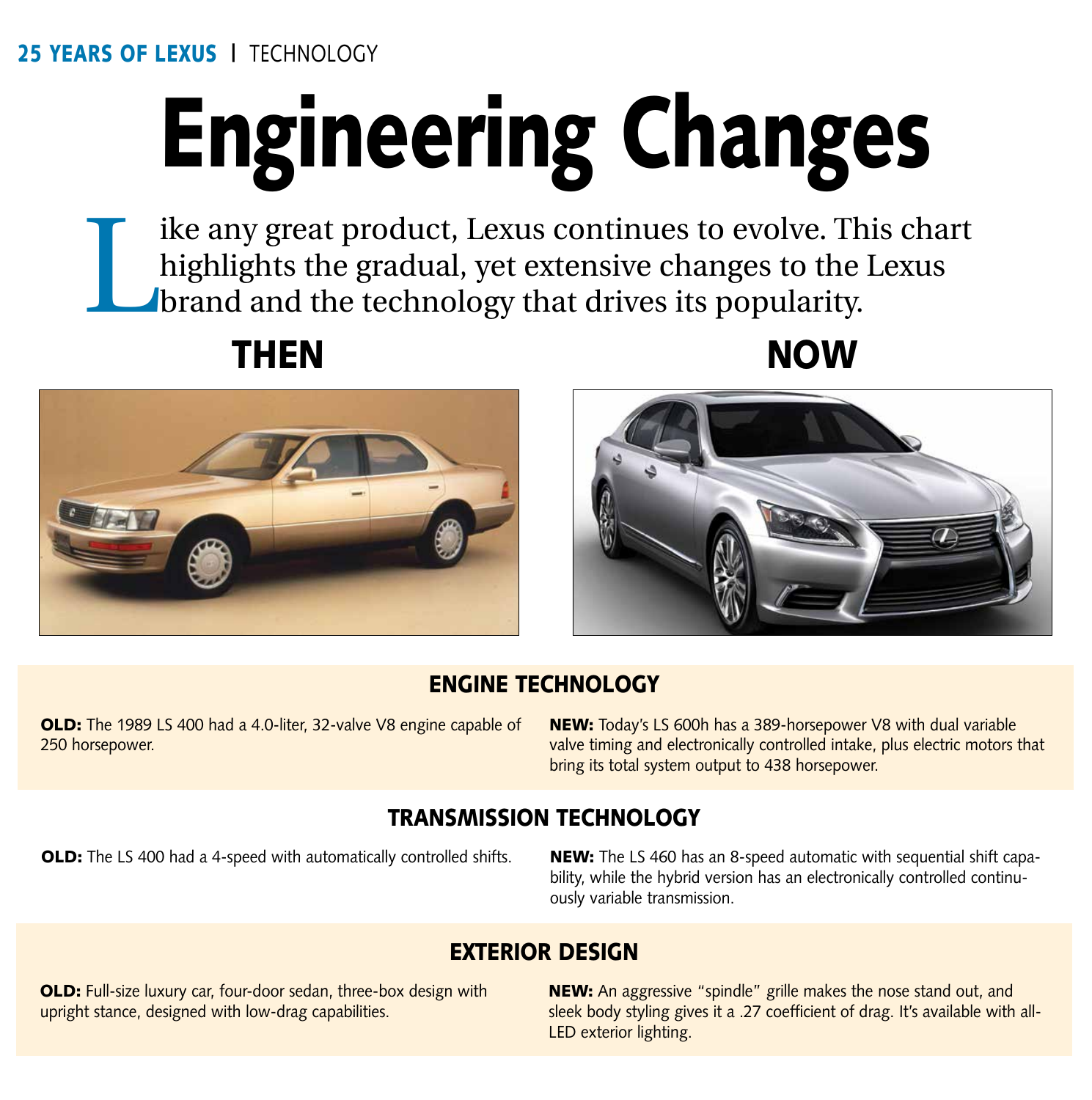#### 25 YEARS OF LEXUS | MARKING PROGRESS

### Major Milestones

When thinking about<br>a few come to mind<br>immediately The brand's law Lexus' major milestones, a few come to mind immediately. The brand's launch in 1989 was a landmark industry moment, as was 2000 when Lexus became the top-selling luxury brand in the United States. But what about the milestones that may have flown under the radar? The list below highlights the best and brightest moments from Lexus' luxurious history.



#### The 1980s

**1989:** Launch! Two sedans initiated Lexus' entry into the market. The LS 400 and ES 250 were the pioneers.

#### The 1990s

1991: Lexus outsold Mercedes-Benz and BMW to become the nation's best-selling luxury import brand. 1995: The game-changing LX 450 luxury sport utility was announced. 1999: Lexus' one-millionth vehicle was sold in the United States.

#### The 2000s

2001: The fourth-generation ES 300 went on sale. 2004: Lexus' two-millionth vehicle was sold in the United States. 2007: Lexus launched the world's first full V8 hybrid vehicle, the LS 600hL.

### 2010-2014

2012: Lexus debuts its first-ever Super Bowl commercial. 2013: World premiere of the third-generation IS sport sedan. 2014: Lexus' 25th anniversary.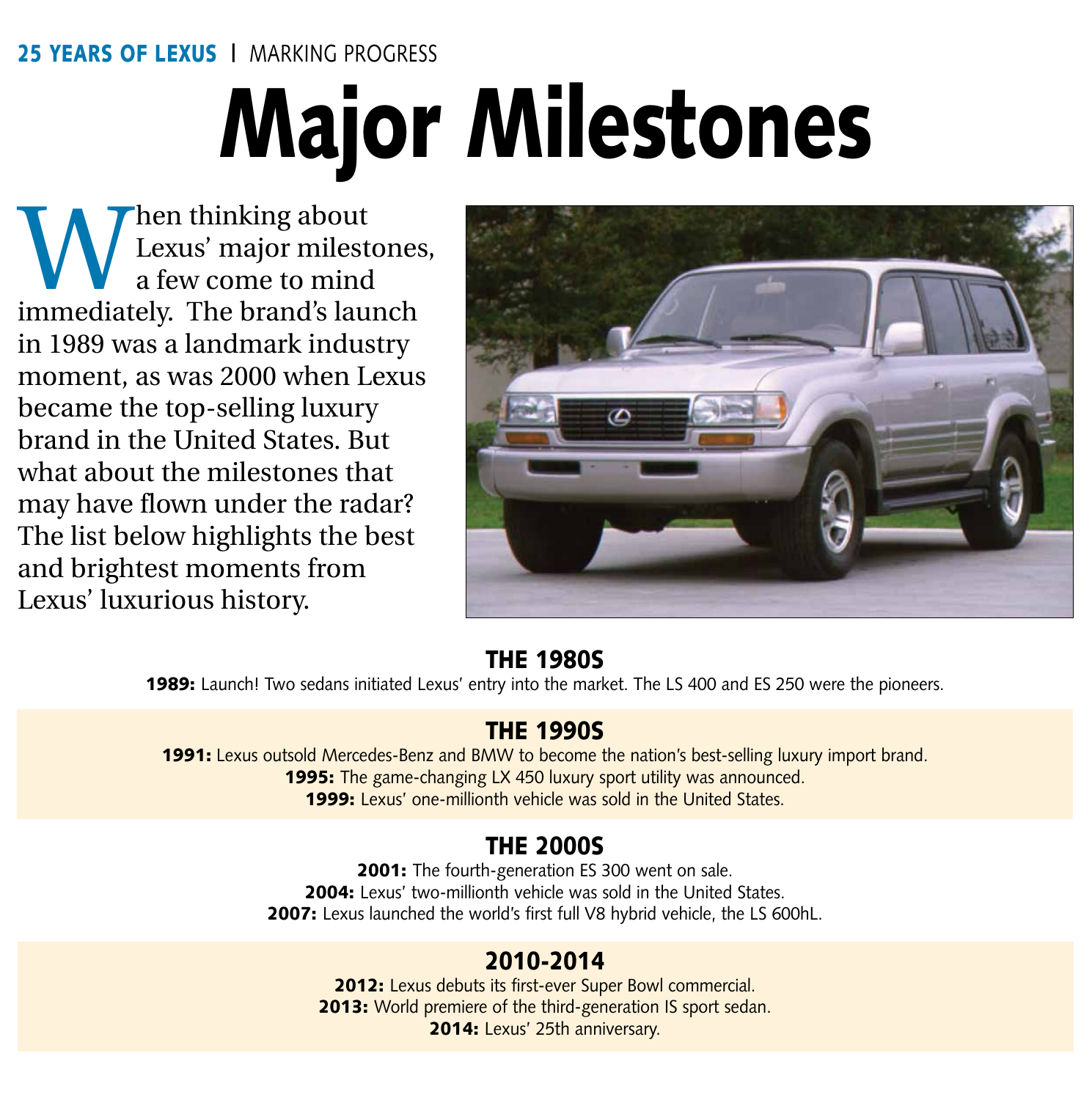# History-Making Photographs

exus looked deep into its archives to pull out a few photos of early milestones in the brand's history. Here's a look at three photos that show the first days of Lexus.



FIRST LEXUS AT PORT: Toyota executives pose with the first Lexus vehicle to arrive in the U.S. at the Port of Long Beach. Shown from back to front are Dave Illingworth, Yale Gieszl, Katsumi Usuda, Executive Vice President Bob McCurry and President Yuki Togo.



CAR OF THE YEAR: Jeff Karr, left, editor of Motor Trend, presents Lexus Group Vice President and General Manager Dave Illingworth with the 1992 Motor Trend Import Car of the Year award for the Lexus SC 400.



VIDEO CONFERENCE: Lexus executives are shown participating in the auto industry's first live interactive satellite videoconference for its entire dealer body in 1991. Pictured on the set are, from left, Alan DeCarr, western area manager; Dave Illingworth, group vice president and general manager; Don Esmond, corporate sales and operations manager; and Dick Chitty, corporate service, parts and customer service manager. Each of the four Lexus areas had the opportunity to listen to a summary of 1991 and plans for '92, and then viewers phoned in for immediate responses to their questions.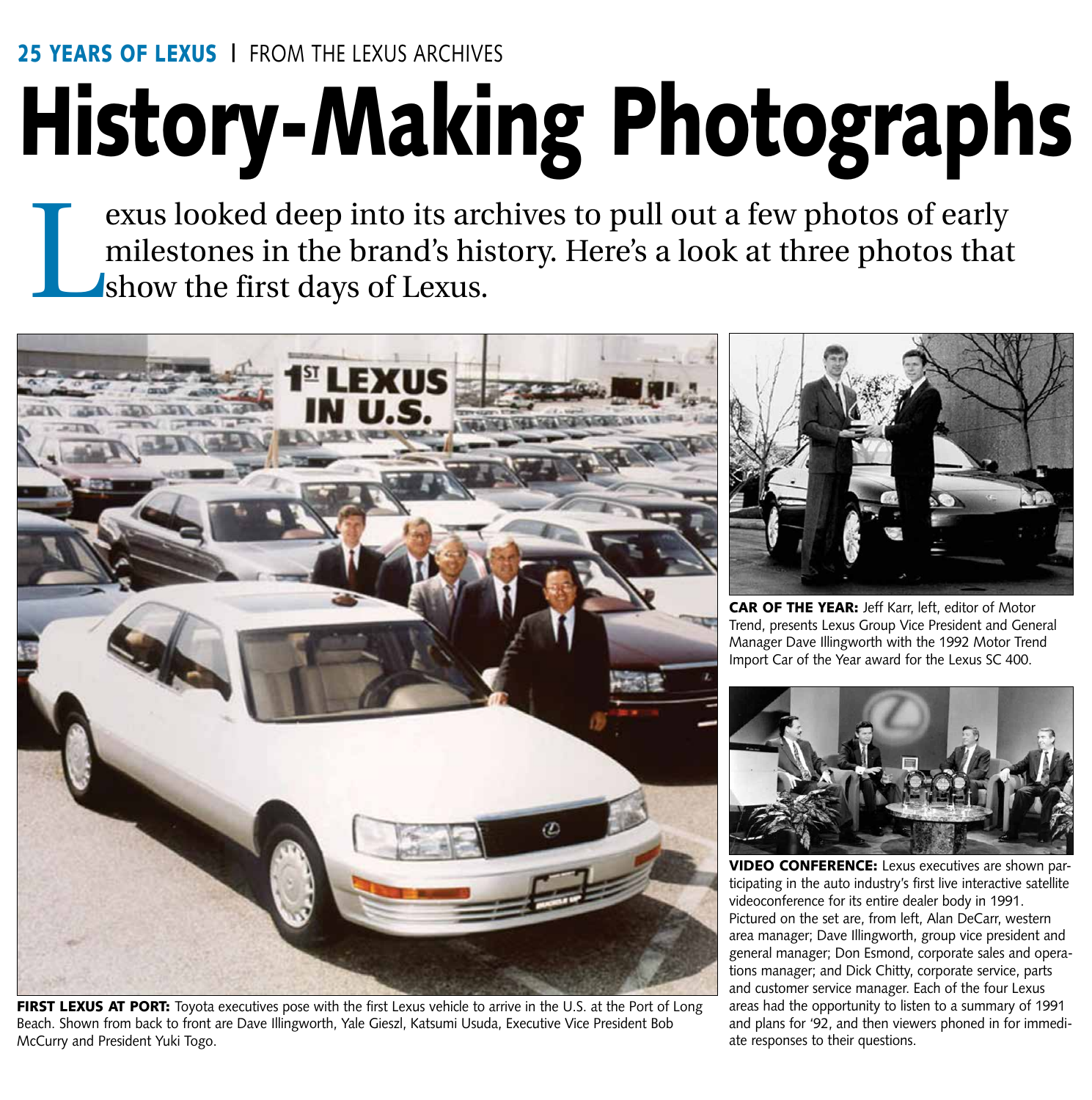#### 25 YEARS OF LEXUS | FROM THE LEXUS ARCHIVES

### Logo Introduced in 1987

The following press release was issued by Lexus to introduce the company's logo. It was unveiled at the Los Angeles Auto Show on Dec. 31, 1987, more than a year before the first Lexus car would bit the market company's logo. It was unveiled at the Los Angeles Auto Show on Dec. 31, 1987, more than a year before the first Lexus car would hit the market.

*Lexus, the luxury car division of Toyota unveiled its logo today as part of the premiere of its first-ever auto show display.*

*The new Lexus logo features a beveled "L" encircled by a similarly beveled oval. The accompanying Lexus typeface complements the logo with a boldface letter style.*

*"The task of creating a new logo from scratch in many ways is symbolic of the entire process of creating the new Lexus Division," said Dave Illingworth, corporate manager, Lexus Division. "We started with nothing but an idea that the Lexus logo had to have a high-quality, rich look and yet be very readable."*

*The final logo is the result of a six-month project that began last June with consultations with several design and corporate identification companies.*

*Beginning with the Lexus images of luxury, quality and high technology, it was decided that the logo also needed to be memorable, quickly comprehended and mean something to consumers even when standing alone. A review of current upscale consumer goods logos showed that the most successful* 



*often incorporated the brand's initials in their design research indicated that American consumers prefer rounded forms rather then designs with sharply defined edges.*

*Armed with well-defined ideas that using just the initial "L" in a simple yet elegant manner would be perceived by consumers as very upscale, Lexus management combined two proposals from Newport Beach-based Molly Design and the Toyota advertising agency Saatchi & Saatchi DFS to transform their individual ideas into one working logo/typeface.*

*"DFS came up with a Lexus typeface that we thought was great," said Illingworth. "We took* 

*the typeface and added Molly's best logo design to come up with what we thought was a real strong contender."*

*A third design agency, Hunter-Korobkin, also of Newport Beach, made final adjustments by refining the gold "L" design and surrounding it with an oval rather than a circle.*

*The gold "L" logo along with several previous designs from other suppliers were tested in August at clinics and focus groups comprised of 80 luxury car owners.*

*"We were encouraged to find that our favorite was also their favorite," said Illingworth. "We got much the same results from a mini-clinic conducted among* 

*Toyota employees. Nearly three-quarters of the participants rated the gold "L" as their first or second choice among eight design candidates."*

*The next step was the get Toyota Motor Corporation's (TMC) concurrence in Japan.*

*"TMC made some refinements that make the logo easier to manufacture and add to its esthetics as well," said Illingworth.*

*Gold will be the primary color for Lexus logo applications. The logo also reproduces well in black and white for maximum printing flexibility. In product badging, a chromelogo and typeface will be used.*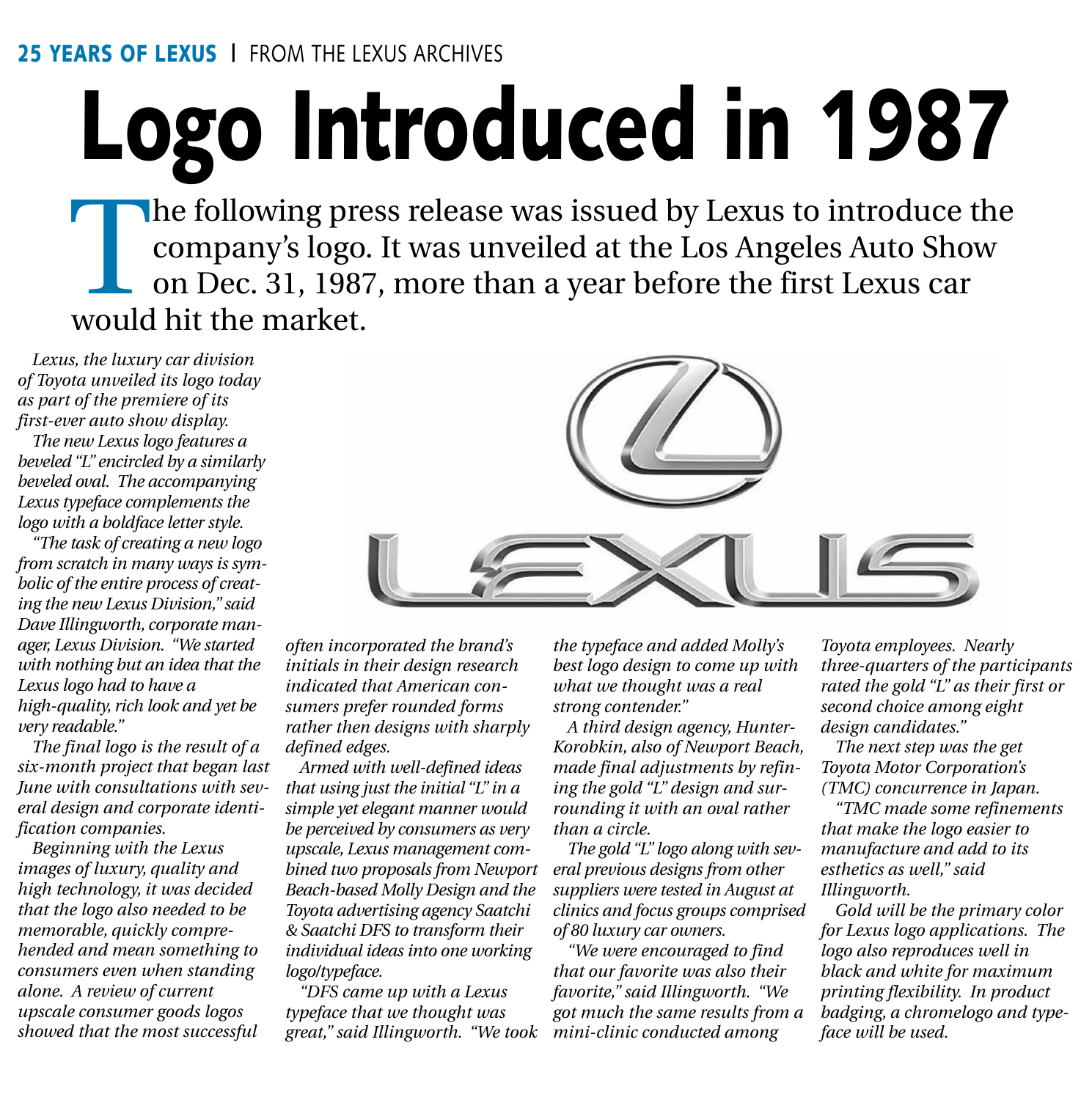#### 25 YEARS OF LEXUS | HOT IDEAS

Today's Innovations

Never one to be behind the curve, Lexus has utilized a cleaner and more environmentally friendly production approach in its newest vehicles. and more environmentally friendly production approach in its newest vehicles.

The earth-friendly focus of Lexus can be seen in the final product. But lighter weight, fuel-efficient models are not being created at the expense of the luxury or safety features that Lexus has become known for.

#### NEW IS

One great example of Lexus' continued excellence is in the new IS sedan lineup, which was completely redesigned for 2014.

The IS has always been a sporty car, but the fresh design takes it to a new level. It's a better performer than before, with sharpened handling and thrilling acceleration. And it's available in several models, including:

— IS 250 with 204 horsepower designed to reach 60 mph in 7.7 seconds, starting at \$35,950.

— IS 250 F SPORT, with LFA-inspired instrumentation cluster and 30 MPG starting at \$39,415.

— IS 350 with larger front brakes, and eight-speed direct-shift transmission starting at \$39,465

#### Lighter Weight **BENEFITS** Utilizing new technology



and approaches to build light-tion time. er cars can have an overwhelmingly positive impact on the environment.

Lexus uses fewer raw materials to design its newer models, helping conserve natural resources, reduce fuel consumption, emissions and brake wear, and also improve handling.

By using sophisticated computer modeling that allows excess material to be engineered out, Lexus is able to accomplish these objectives without compromising durability, quality or produc-

This Lexus Hybrid Drive powertrain mates its ultrasmooth running engine with a compact, high-output electric motor. The drive system also features a generator, a high-performance battery, a power-split device and power control unit.

#### **CLEANER** Manufacturing

Lexus is focused on clean air, even before its models hit the streets.

Its newer seat cushions are made with foam derived from castor seeds, its speakers with sustainable bamboo, and its carpeting with 30-percent plant-based sources.

Seating material requiring low-emission production is also utilized in newer models, weighing half as much as leather.

#### **POWERTRAIN**

Enough about light weight. Let's talk power.

Representing the idea of a new Lexus powertrain for future production, the LF-CC concept car is equipped with a highly efficient, 2.5-liter full hybrid powertrain.

The innovative design delivers a combination of performance appropriate to a D-segment coupe with low CO2 emissions.

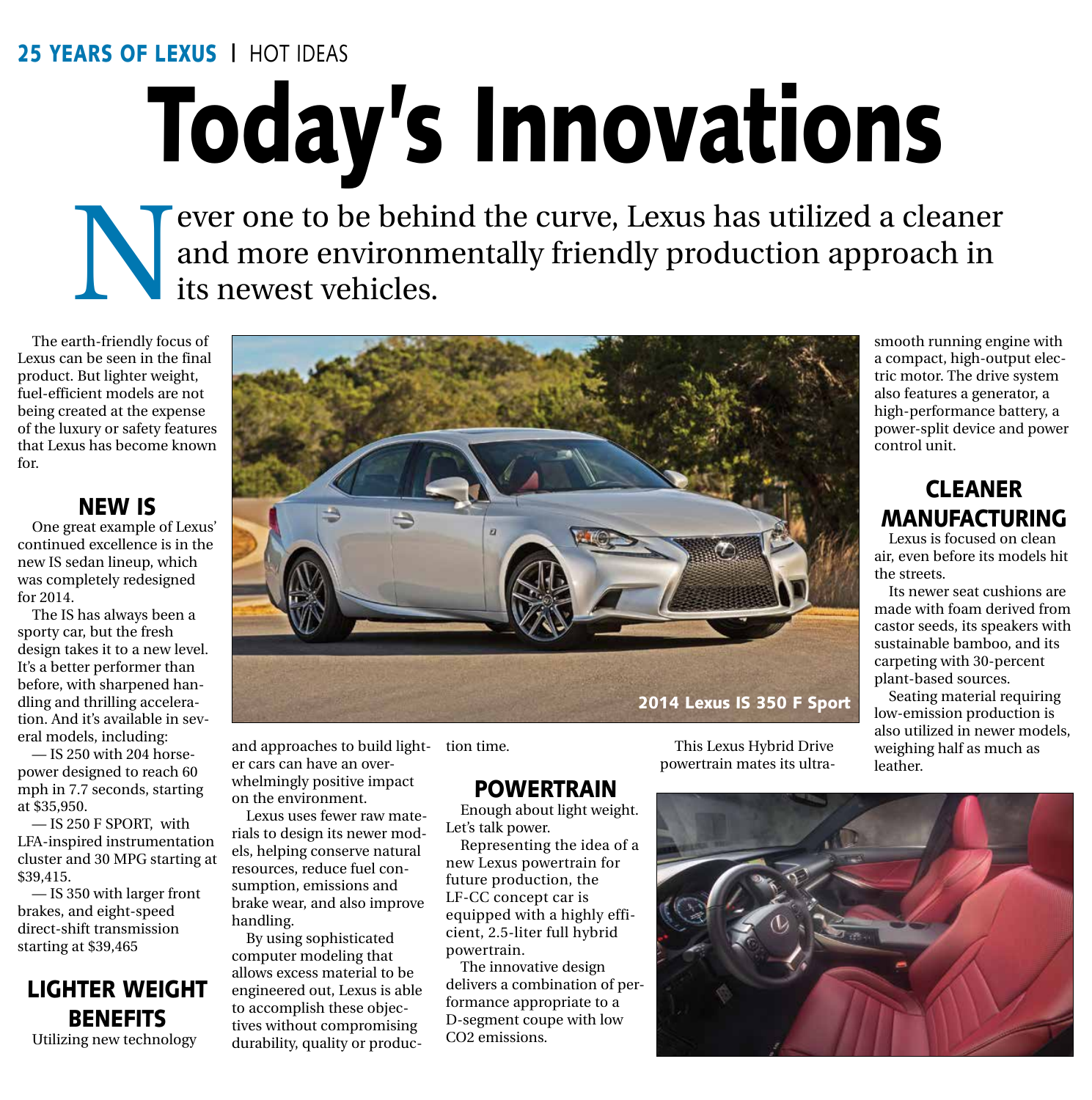25 YEARS OF LEXUS | PUSHING BOUNDARIES



### From Concept to Supercar

 $\blacksquare$  The launch of the Lexus LFA was met by near unanimous positive reviews. Lauded by many enthusiasts and reviewers as one of the greatest supercars ever built, the LFA's drivability, power and unique carbon fiber construction help set the model apart from other comparable versions.

And with an approximate \$375,000 price tag on the original 2011 model, buyers enjoyed the option of fully customizing their new supercars.

Production ended on the LFA in December 2012 with 500 vehicles completed – all by hand by Lexus' innovative crew of engineers.

#### **HISTORY**

Three concept versions under the designation LF-A were shown at the North American International Auto Show before work on the production model began in 2010.

The first LF-A concept premiered in 2005 after development on the innovative design began in the early 2000s.

In 2007, a second LF-A concept with a more furnished interior was unveiled, followed by a third roadster version in 2008.

Now trademarked simply as LFA — without the hyphen — the production model is a two-seat supercar featuring a new V10 engine.

#### LFA Supercar

Lexus began selecting buyers for the LFA supercar in 2009 ahead of production for the 2011 model. According to lexus.com, only 500 total LFA models were scheduled to be produced across the world – 20 per month. Each car was totally customized according to each buyer's order.

The \$375,000 original model was followed by a circuit-tuned version in 2010 with a base price of \$445,000.

#### **TOTAL CUSTOMIZATION**

Following the LFA's release at the Tokyo Motor Show in 2009, Lexus

launched a website with an "LFA configurator" that allowed and encouraged users to select from the diverse variety of exterior and interior colors, brake caliper colors, seats, steering wheel leather and other design touches.

Lexus announced more than 30 billion possible configurations, giving website users a taste of the vehicle's versatility – even if they weren't planning on purchasing one.